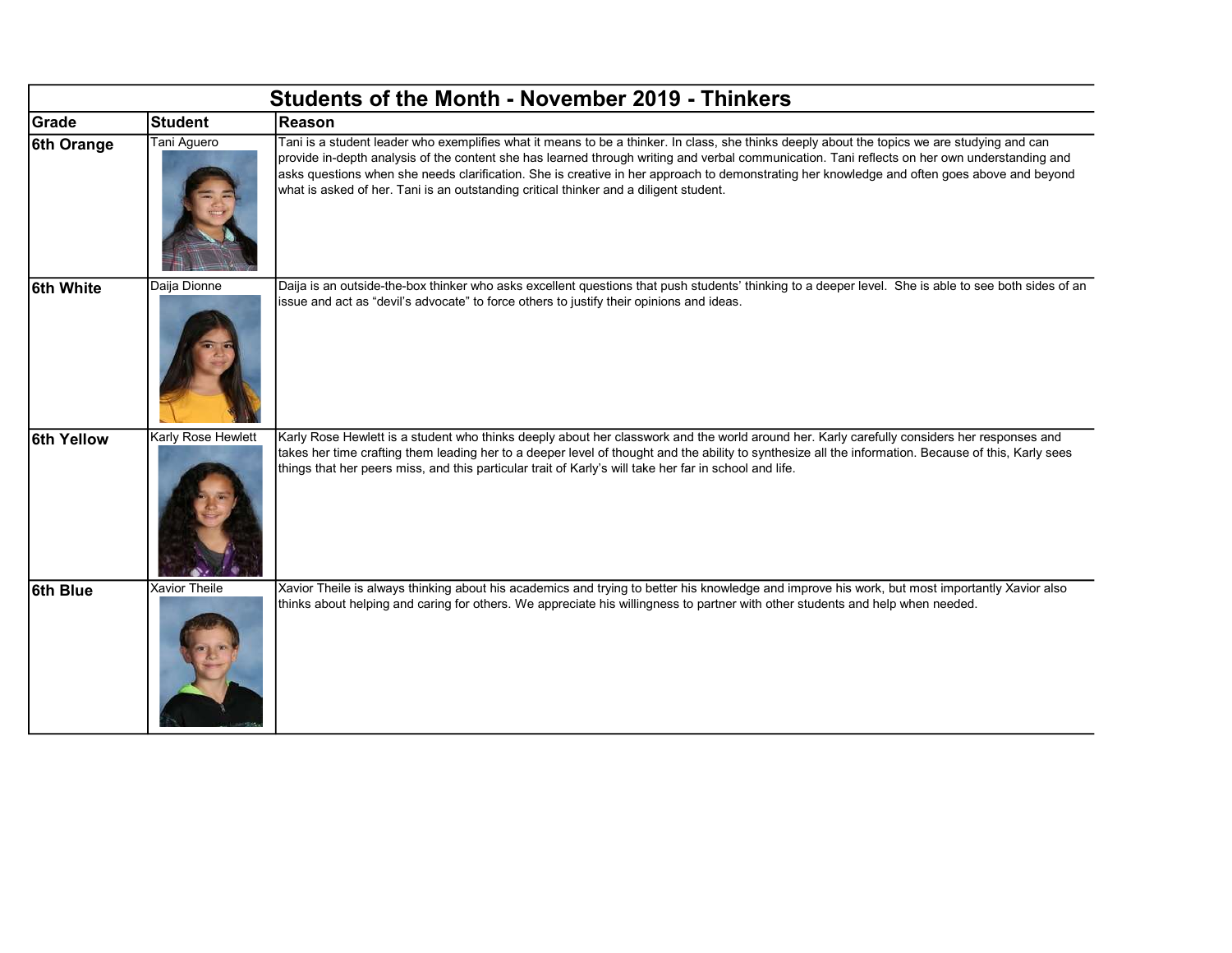| 6th Black  | <b>Maxwell Hovley</b> | Maxwell Hovley is a thoughtful learner. He is considerate, kind, and helpful to his classmates. Max is an independent thinker, and he does not rely<br>on teachers or classmates to tell him what the answer is. He actively expands his knowledge, makes connections, and finds answers on his own.<br>Max is also an enthusiastic reader who uses his free time to learn more about topics that interest him in math, science, and beyond.                   |
|------------|-----------------------|----------------------------------------------------------------------------------------------------------------------------------------------------------------------------------------------------------------------------------------------------------------------------------------------------------------------------------------------------------------------------------------------------------------------------------------------------------------|
| 7th White  | Eon Hu                | Eon Hu approaches complex problems by carefully considering what he can all ready do. If Eon doesn't know how to do something, I know that I<br>must reteach it. He makes reasoned and ethical decisions. His work is always authentically his.                                                                                                                                                                                                                |
| 7th Orange | Kinzie Coldicott      | Kinzie Coldicott is always exercising initiative in her thinking. She usually precedes her hand raising with an excited gasp of air. She makes<br>reasoned and ethical decisions that consider the feelings and needs of others. She recently joined Compassion In Action, CIA, to better serve her<br>peers in thinking about culture building. She comes to class prepared but is willing to continue to evolve her thinking by listening to her classmates. |
| 8th Orange | Annabelle Trevino     | Annabelle Trevino is one of the biggest thinkers in the 8th grade. She is always engaged in the classroom with learning and always participates in<br>discussions. Even further, the points she brings to discussions show great levels of thought and sometimes show perspectives of which other<br>students may have never thought.                                                                                                                          |